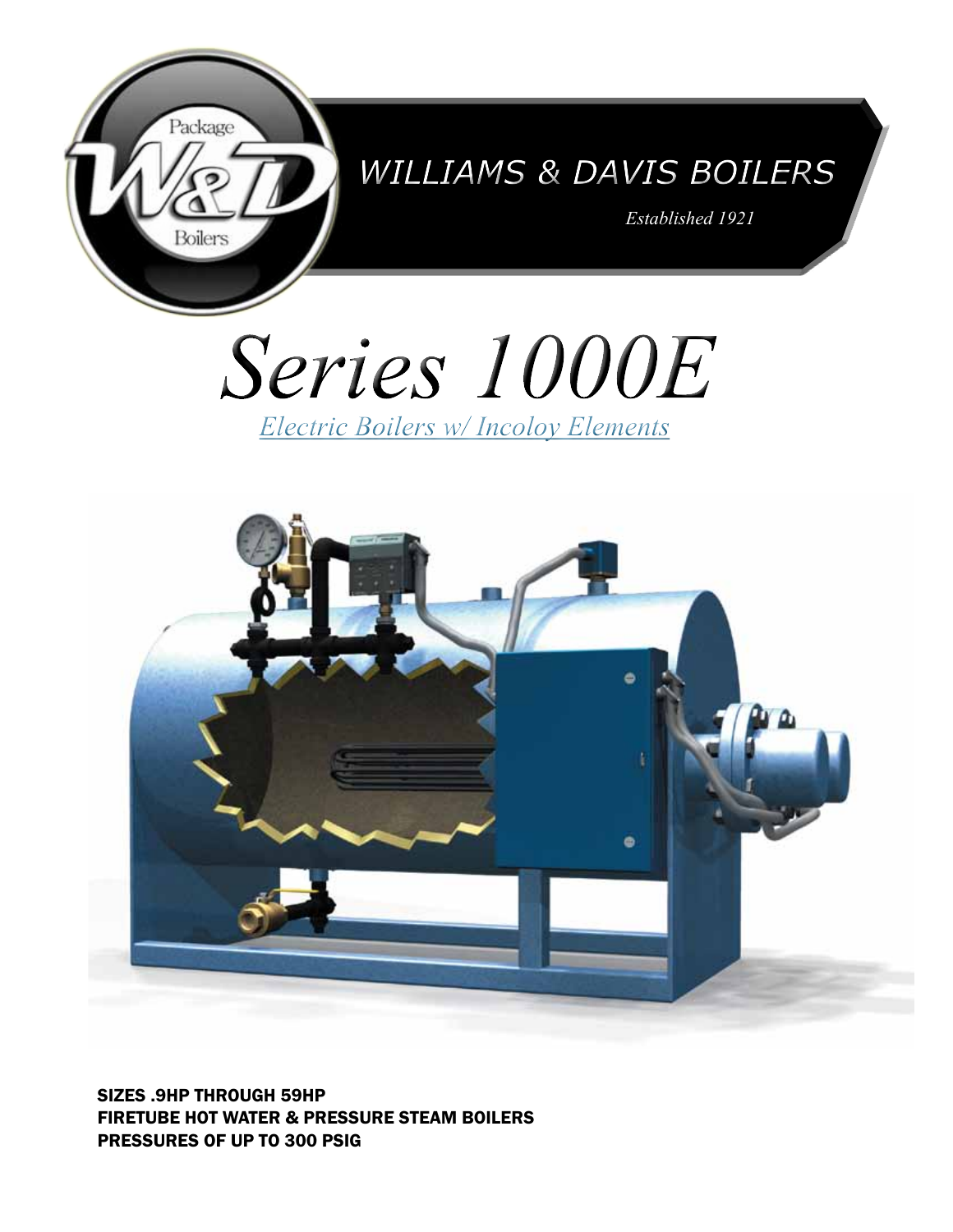# *Quality Electric Boilers*

#### *A.S.M.E. Code and National Board Stamped*

- Pressure: 15psi to 300psi.
- Hot Water or Steam.
- Only INCOLOY SHEATH ELEMENTS. With 40 Watt Density/Sq. In. .475 Diameter.
- Insulation and Metal Jacket.
- Easy-Fast Cleanout thru Elements flange.
- Complete Package Ready for Electrical, Water and Steam Connections.
- Step Controllers Standard on Large Sizes.
- Maximum of 45 Amps per Step on all Voltages.
- All Electric Equipment and Controls are U.L. Approved.



### (Available in vertical configuration)

### BOILER SIZING RECOMMENDATIONS

|          | Feed Correction     |                                     |                       | <b>Voltage Correction</b>           | Amps Correction       |                                     |  |  |  |  |
|----------|---------------------|-------------------------------------|-----------------------|-------------------------------------|-----------------------|-------------------------------------|--|--|--|--|
| % return | Temp <sup>o</sup> F | <b>Multiply required</b><br>load by | <b>Supply Voltage</b> | <b>Multiply required</b><br>load by | <b>Supply Voltage</b> | <b>Multiply required</b><br>load by |  |  |  |  |
| 0%       | 50°F                | 1.20                                | 200 V.                | 1.44                                | 200 V.                | 0.833                               |  |  |  |  |
| 33%      | 100°F               | 1.15                                | 203 V.                | 1.33                                | 208 V.                | 0.867                               |  |  |  |  |
|          |                     |                                     | 210 V.                | 1.31                                | 210 V.                | 0.875                               |  |  |  |  |
| 67%      | 150°F               | 1.10                                | 220 V.                | 1.19                                | 220 V.                | 0.917                               |  |  |  |  |
|          |                     |                                     | 230 V.                | 1.09                                | 230 V.                | 0.958                               |  |  |  |  |
| 100%     | 200°F               | 1.05                                | 240 V.                | 1.00                                | 240 V.                | 1.000                               |  |  |  |  |

Example:

| Size Boiler required $=$ |     | $2.2$ HP                   |                                                 |
|--------------------------|-----|----------------------------|-------------------------------------------------|
| Voltage                  | $=$ | 220 V.                     | 2.2 HP x 1.19 x 1.15 = 3.01                     |
| Feedwater                | $=$ | $100^{\circ}$ F 33% Return | Specify the closest larger size. Order size 3.6 |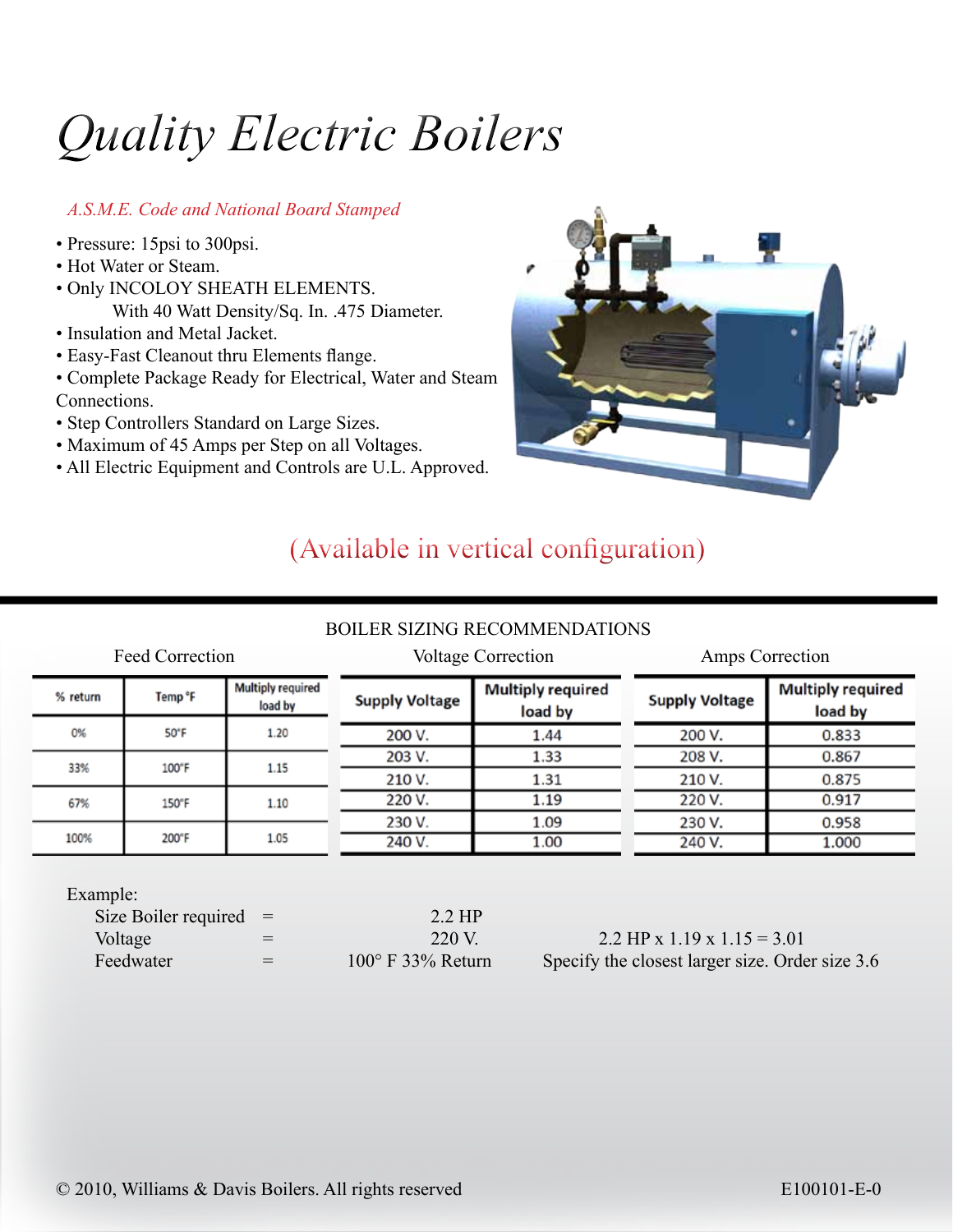

## *Specifications*





FRONT SIDE

| <b>SIZE</b>                        |         | (H, P)  | 0.9      | 1.35 |         | 2.25      | 2.7  | 3.6            | 4.5     | 5.4            | 6.75 | 7.2     | 8.1 | 9            | 10.8 | 13.5 | 16.2 | 19.8 | 21.6 | 27   | 32.4 | 39.6 | 49.5           | 59.4 |
|------------------------------------|---------|---------|----------|------|---------|-----------|------|----------------|---------|----------------|------|---------|-----|--------------|------|------|------|------|------|------|------|------|----------------|------|
| <b>Electrical Rating</b>           |         | KW      | 9        | 13.5 |         | 18.0 22.5 | 27   | 36             | 45      | 54             | 67.5 | 72      | 81  | 90           | 108  | 135  | 162  | 19.8 | 216  | 288  | 324  | 396  | 495            | 594  |
| Boiler Capacity (from & at 212°F)  |         | lbs/hr  | 31       | 47   | 62      | 78        | 93   | 124            | 155     | 186            | 233  | 248     | 280 | 311          | 373  | 466  | 559  | 683  | 745  | 932  | 1118 | 1367 | 1708           | 2050 |
| <b>Gross Output</b>                |         | MBTU/hr | 30       | 45   | 60      | 75        | 90   | 121            | 151     | 181            | 226  | 241     | 271 | 301          | 362  | 452  | 542  | 663  | 723  | 904  | 1085 | 1326 | 1657           | 1989 |
| No. Steps 240V. single phase       |         |         |          |      | z       |           | з    |                |         |                |      |         |     |              |      |      |      |      |      |      |      |      |                |      |
| No. Steps 240V. 3 phase            |         |         |          |      | 2       |           |      |                |         | 4              | 6    |         | 6   | $\mathbf{R}$ | 8    | 12   | 12   | 16   | 16   | 24   |      |      |                |      |
| No. Steps 480V. 3 phase            |         |         |          |      |         |           |      | $\overline{z}$ |         | $\overline{z}$ | з    |         | 3   |              |      | 6    | 6    | 8    | 8    | 12   | $12$ | 16   | 20             | 24   |
| Total Amps 240V. single phase      |         |         | 37.5     | 56.3 | 75.0    | 93.8      | 113  |                |         |                |      |         |     |              |      |      |      |      |      |      |      |      |                |      |
| Total Amps 240V. 3 phase           |         |         | 22       | 32.4 | 43.5    | 54        | 65   | 87             | 108     | 130            | 162  | 173     | 189 | 216          | 260  | 324  | 390  | 476  | 520  | 649  | 780  |      |                |      |
| Total Amps 480V. 3 phase           |         |         | 11       | 16.2 | 21.7    | 27        | 37.5 | 43.5           | 54      | 65             | 81   | 86.5    |     | $91.5$ 108   | 130  | 162  | 185  | 238  | 260  | 324  | 390  | 476  | 595            | 715  |
| Number of Elements                 |         |         |          |      |         |           |      |                |         |                |      |         | з   |              |      | 6    |      |      |      |      | 6    |      | s              | 6    |
| Space to remove Element            | (A)     | In.     | 24       | 36   | 24      | 30        | 36   | 24             | 30      | 36             | 30   | 36      | 36  | 30           | 36   | 30   | 36   | 36   | 36   | 36   | 36   | 36   | 36             | 36   |
| Over All Width                     | (8)     | In.     | 14       | 14   | 18      | 18        | 18   | 22             | 22      | 22             | 26   | 26      | 26  | 32           | 32   | 32   | 32   | 32   | 32   | 32   | 32   | 38   | 38             | 44   |
| Over All Length                    | (C)     | In.     | 33       | 45   | 33      | 45        | 45   | 33             | 45      | 45             | 45   | 45      | 45  | 45           | 45   | 45   | 45   | 84   | 90   | 90   | 90   | 90   | 90             | 90   |
| <b>Over All Height</b>             | (D)     | In.     | 18       | 18   | 22      | 22        | 22   | 26             | 26      | 26             | з    | 30      | 30  | 36           | 36   | 36   | 36   | 36   | 36   | 36   | 36   | 42   | 42             | 48   |
| Water Inlet Opening                | (E)     | In.     | 3/4      | 3/4  | 3/4     | 3/4       | 3/4  | 3/4            | 3/4     | 3/4            | 3/4  | 3/4     | 3/4 |              |      |      |      |      |      |      |      |      |                |      |
| <b>Steam Opening</b>               | $ $ (F) | ln.     | 3/4      | 3/4  | 3/4     | 3/4       | 3/4  | 3/4            | 3/4     | 3/4            | 3/4  | 3/4     | 3/4 |              |      |      |      |      |      | 11/4 | 11/4 | 11/2 | $\overline{2}$ |      |
| <b>Blow-off Opening</b>            | (G)     | In.     | 3/4      | 3/4  | 3/4     | 3/4       | 3/4  | 3/4            | 3/4     | 3/4            | 3/4  | 3/4     | 3/4 | 3/4          | 3/4  | 3/4  | 3/4  | 1.00 | 1.00 | 1.00 | 1.00 | 1.00 | 11/2           | 11/2 |
| <b>Safety Relief Valve Opening</b> |         | In.     | 3/4      | 3/4  | 3/4     | 3/4       | 3/4  | 3/4            | 3/4     | 3/4            | 3/4  | 3/4     | 3/4 | 3/4          | 3/4  | 3/4  | 3/4  |      |      |      |      |      |                |      |
| Approx. Shipping Wt.               |         |         | Lbs. 300 | 350  | 360 450 |           | 460  | 500            | 530 540 |                | 600  | 650 750 |     | 850          | 900  | 1000 | 1050 | 1200 | 1400 | 1600 | 1800 | 1900 | 2400           | 2600 |

Specifications subject to change without notice. Please contact your local Williams & Davis Representative for more details.